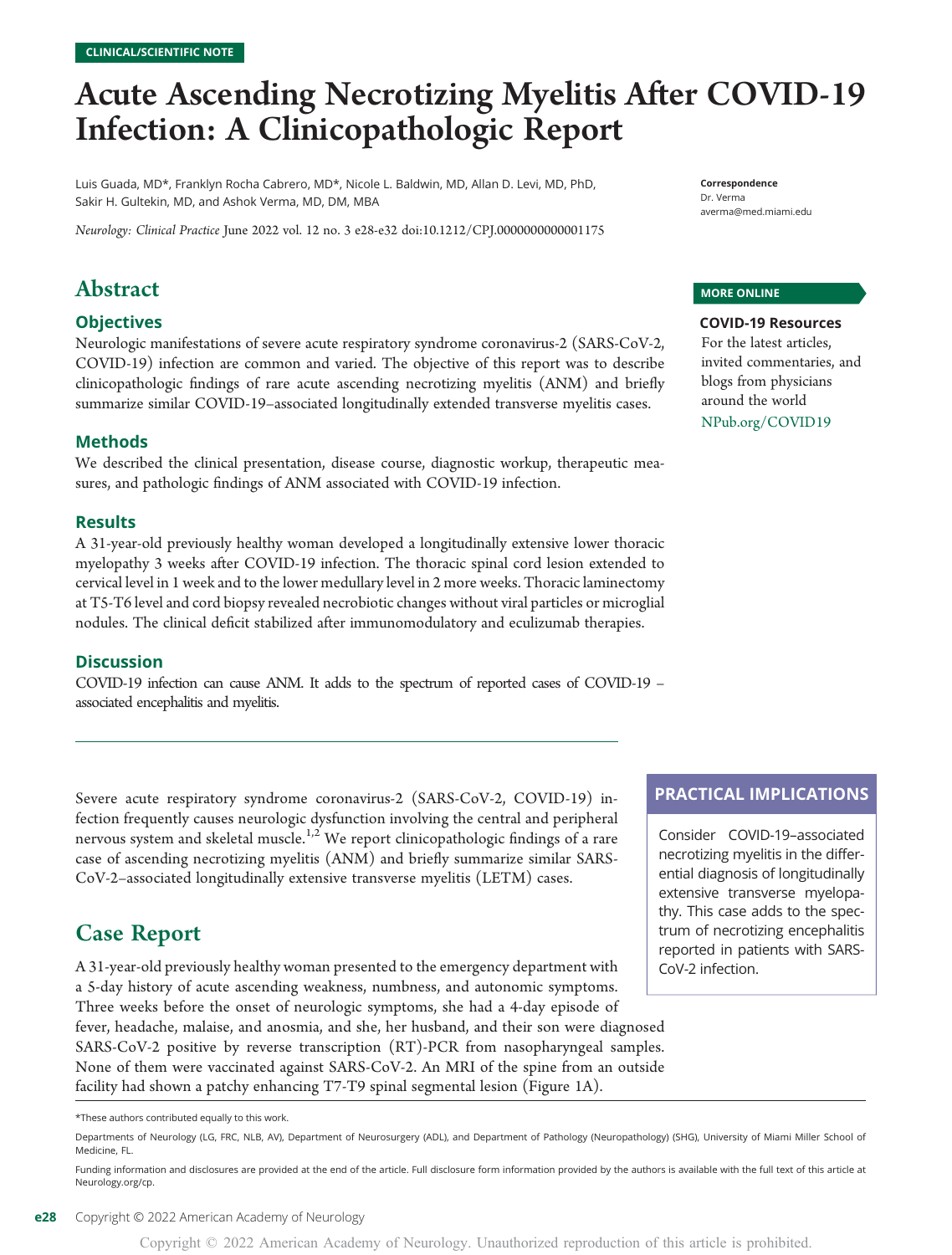#### Figure 1 MRI Spine



Sagittal T2-weighted images showing patchy intraspinal lesion at T7-T9 level on April 5, 2021 (A) and at T6-T9 level on April 10, 2021 (B). Sagittal T2 weighted images showing lesion extending to C7 cord on April 17, 2021 (C) and to lower medulla on May 4, 2021 (D)

A clinical examination at admission revealed incomplete transverse myelopathy with sensory level at the T10 cord, Medical Research Council (MRC) grades of 3 to −4 strength in her legs, and bladder and bowel dysfunction. An MRI of the spine showed an LETM involving the thoracic cord (Figure 1B). Lumbar puncture showed 19 white blood cells/  $mm<sup>3</sup>$  (90% lymphocytes), 114 red blood cells/mm<sup>3</sup>, 124 mg/dL proteins, 56 mg/dL glucose, and negative microbial stains. CSF myelin basic proteins were elevated at 14.7, and oligoclonal bands were absent. CSF SARS-CoV-2 RT-PCR was not performed. Nasopharyngeal sample for SARS-CoV-2 RT-PCR was negative. Serum SARS-CoV-2 immunoglobulin (Ig) G antibodies (IgM and IgG) were positive. The following investigations were normal or unremarkable: CBC and differential, comprehensive metabolic panel, rheumatology panel, meningoencephalitis viral panel, ACE, and complement 3/4; serology of hepatitis B, hepatitis C, herpes

simplex virus-11, HIV-2, John Cunningham virus, varicellazoster virus, aquaporin-4, and myelin oligodendrocyte glycoprotein; and whole-body PET scan, spinal MRA and selective spinal angiogram, brain MRI, and CT scans of the head, thorax, abdomen, and pelvis.

She received a 3-day course of IV methylprednisolone (IVMP) (1 g/d). Over the following 3 days, her deficit progressed to complete paraplegia with sensory level to the T6 cord segment. Plasmapheresis (5 sessions at 40 mL/kg/d on alternate days) was started. During the second week of her hospital stay, weakness and numbness progressed to the left hand and forearm with MRI lesions extending to the C7 cord (Figure 1C). A 3-day course of cyclophosphamide therapy  $(1 g/d)$  was added. Given the aggressive course and possibly impending respiratory compromise, she underwent a T5- T6–level laminectomy and spinal cord biopsy. Pathology

Figure 2 Pathology Showed Numerous Areas of Necrotic Spinal Cord Tissue Surrounded by Reactive Gliotic Parenchyma



(A) Hematoxylin-eosin stain shows a focus of necrosis with granular, vacuolated background. Inset shows a glial fibrillary acidic protein stain with patches of dark brown gliotic viable areas in the background of amorphous necrotic zones that label light brown. (B) Luxol fast blue stain shows loss of myelin. (C) Neurofilament immunohistochemical study shows fragmentation and loss of axons. (D) CD68 immunohistochemical study shows numerous macrophages in the necrotic areas. (E) CD3 immunohistochemical study shows rare perivascular and parenchymal mature T cell.

Copyright © 2022 American Academy of Neurology. Unauthorized reproduction of this article is prohibited.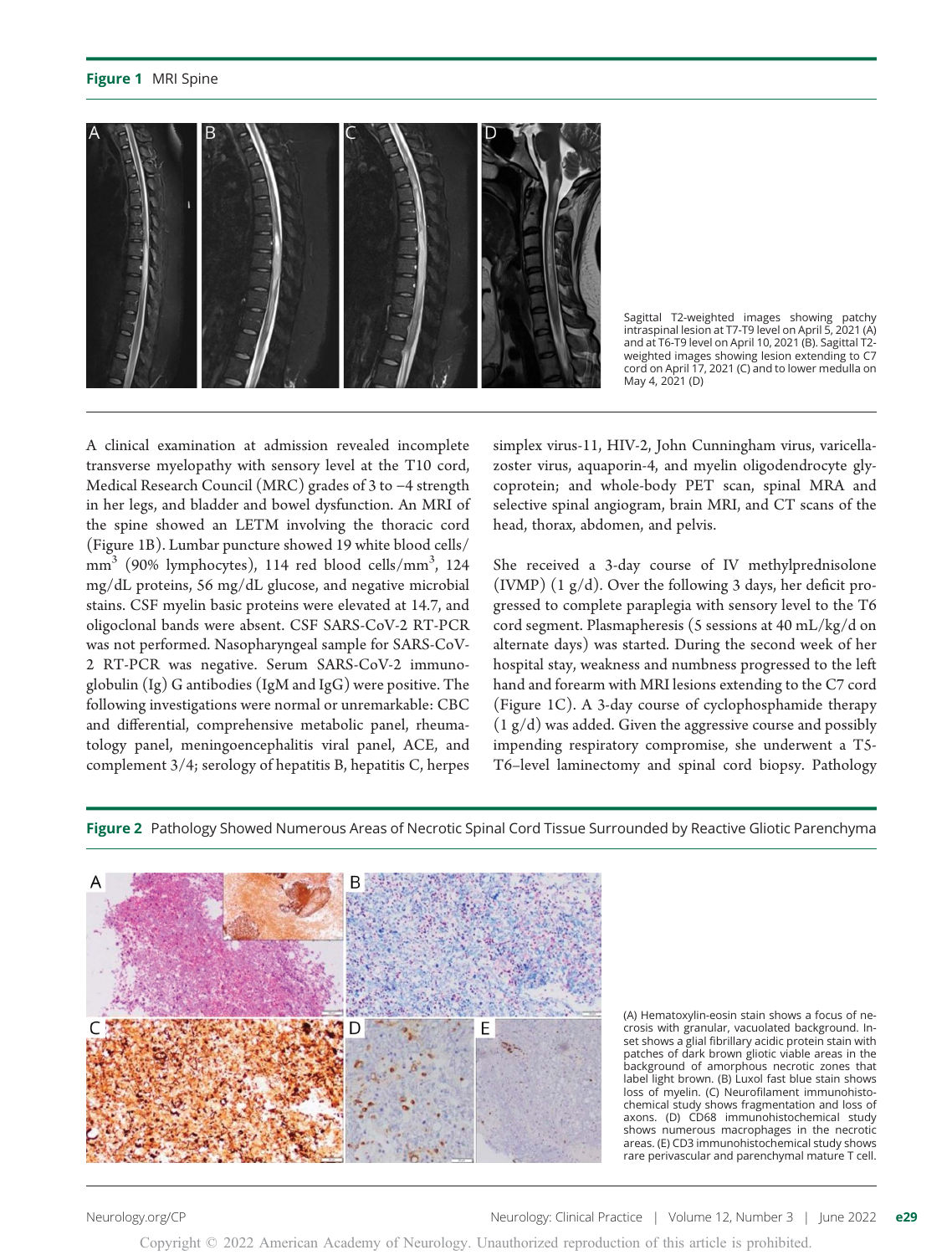#### Table Summary of Reported Cases of Para SARS-CoV-2 or Post-SARS-CoV-2 Infectious Longitudinally Extensive Transverse Myelitis

|                     |                |                 | <b>Lesion level</b>              |                                  |                                  | <b>CSF</b> |                                  |                                  |                                  |                       |                               |             |                                                         |
|---------------------|----------------|-----------------|----------------------------------|----------------------------------|----------------------------------|------------|----------------------------------|----------------------------------|----------------------------------|-----------------------|-------------------------------|-------------|---------------------------------------------------------|
| Study               | Sex/<br>age, y | Latency, d      |                                  |                                  |                                  |            | M Cx Tx L WBC                    |                                  |                                  | SARS-<br>RBC Pr CoV-2 | Treatment                     | Outcome     | Remarks                                                 |
| Reference 7         | M/52           | <b>NM</b>       |                                  |                                  | $\begin{array}{c} + \end{array}$ |            | $^{+}$                           |                                  | $\! + \!\!\!\!$                  | $-ve$                 | CS, acyclovir                 | Death       | Acute flaccid myelitis                                  |
| Reference 8         | M/60           | 14              |                                  | $\! + \!\!\!\!$                  | $^+$                             |            | Not reported                     |                                  |                                  |                       |                               | Unchanged   | Diabetes mellitus                                       |
| Reference 9         | F/28           | <b>NM</b>       |                                  |                                  | $\begin{array}{c} + \end{array}$ |            | <b>NP</b>                        |                                  |                                  |                       | CS, PE, IVIg                  | Improved    |                                                         |
| Reference 10        | F/69           | 8               | $^{+}$                           | $\! + \!$                        | $\,$ +                           |            | $\! + \!$                        | $\begin{array}{c} + \end{array}$ | $^+$                             | -ve                   | CS, PE                        | Stabilized  | ANM, SARS-CoV-2 +ve<br>nasopharynx                      |
| Reference 11        | M/44           | <b>NM</b>       |                                  |                                  |                                  |            | $\ddot{}$                        | $\qquad \qquad +$                | $\qquad \qquad +$                | -ve                   | <b>CS</b>                     | Improved    | ADEM                                                    |
| <b>Reference 12</b> | M/54           | Several<br>days |                                  | $\ddot{}$                        | $\begin{array}{c} + \end{array}$ | $+$        | $+$                              |                                  | $\! + \!\!\!\!$                  | -ve                   | CS, IVIg                      | Improved    | <b>ADEM</b>                                             |
| Reference 13        | F/61           | $\overline{4}$  |                                  | $+$                              | $\! + \!\!\!\!$                  |            |                                  |                                  | $\! + \!\!\!\!$                  | -ve                   | <b>CS</b>                     | Stabilized  | $\overline{\phantom{0}}$                                |
| Reference 14        | M/32           | <b>NM</b>       |                                  | $^{+}$                           | $\begin{array}{c} + \end{array}$ | $\ddot{}$  |                                  |                                  |                                  |                       | CS, PE                        | Improved    | $\overline{\phantom{0}}$                                |
| Reference 15        | M/21           | 17              |                                  | $^{+}$                           | $\! + \!\!\!\!$                  |            | $\begin{array}{c} + \end{array}$ |                                  | $\begin{array}{c} + \end{array}$ | -ve                   | CS, acyclovir                 | Recovered   | $\overline{\phantom{0}}$                                |
| Reference 16        | M/24           | Concurrent      |                                  |                                  | $^{+}$                           |            | $^{+}$                           |                                  |                                  | <b>NP</b>             | PE, acyclovir                 | Improved    | Fever, pneumonia,<br>SARS-CoV-2 +ve nasopharynx         |
| Reference 17        | M/60           | 10              |                                  |                                  | $+$                              |            | $\pm$                            |                                  | $\qquad \qquad +$                | -ve                   | CS                            | Improved    | $\overline{\phantom{0}}$                                |
| Reference 18        | F/3            | 21              | $\begin{array}{c} + \end{array}$ | $^{+}$                           | $\begin{array}{c} + \end{array}$ |            | $\! + \!$                        | $\qquad \qquad +$                | $\! + \!\!\!\!$                  | -ve                   | <b>CS</b>                     |             | SARS-CoV-2 +ve nasopharynx                              |
| Reference 19        | M/27           | <b>NM</b>       |                                  | $^{+}$                           | $\,$ +                           |            | $\begin{array}{c} + \end{array}$ |                                  | $\ddot{}$                        | -ve                   | CS, IVIg, PE,<br>Rituximab    | Improved    | $\overline{\phantom{m}}$                                |
| Reference 20        | M/63           | <b>NM</b>       |                                  | $^{+}$                           | $\! +$                           |            | Normal                           |                                  |                                  | <b>NM</b>             | CS, PE                        | In hospital | HIV+ve                                                  |
| Reference 21        | F/14           | <b>NM</b>       |                                  | $\begin{array}{c} + \end{array}$ | $\,$ +                           |            | <b>NP</b>                        |                                  |                                  |                       |                               | <b>NM</b>   | SARS-CoV-2 +ve nasopharynx                              |
| <b>Reference 22</b> | M/26           | <b>NM</b>       |                                  | $^{+}$                           | $\,$ +                           |            | $\! + \!$                        |                                  |                                  | <b>NM</b>             | <b>NM</b>                     | In hospital | MOG IgG+ve                                              |
| Reference 23        | M/52           | Concurrent      |                                  |                                  | $^{+}$                           | $\ddot{}$  |                                  |                                  | $\ddot{}$                        | <b>NM</b>             | CS, IVIg                      | Improved    | SARS-CoV-2 +ve nasopharynx,<br>ADEM                     |
| Reference 24        | M/47           | 10              |                                  | $^{+}$                           | $^+$                             |            | $\! +$                           |                                  | $\begin{array}{c} + \end{array}$ | <b>NM</b>             | CS, IVIg                      | Unchanged   | $\overline{\phantom{m}}$                                |
|                     | F/67           | <b>NM</b>       |                                  | $\! + \!$                        |                                  |            | Normal                           |                                  |                                  | <b>NM</b>             | Antibiotics,<br>acyclovir, PE | Improved    |                                                         |
| Reference 25        | F/11           | <b>NM</b>       |                                  | $\begin{array}{c} + \end{array}$ |                                  |            | Normal                           |                                  |                                  | <b>NM</b>             | CS, PE                        | Stabilized  | SARS-CoV-2 +ve nasopharynx                              |
| Reference 26        | F/38           | 14              |                                  | $+$                              | $\! + \!\!\!\!$                  |            | $+$                              | $+$                              |                                  | -ve                   | CS, IVIg, PE                  | Improved    |                                                         |
| <b>Reference 2</b>  | M/72           | <b>NM</b>       |                                  | $^{+}$                           | $\,$ +                           |            | $\begin{array}{c} + \end{array}$ | $\begin{array}{c} + \end{array}$ |                                  | -ve                   | CS                            | Improved    | $\overline{\phantom{m}}$                                |
| Reference 27        | F/7 mo 7       |                 |                                  |                                  | $^+$                             |            | $\! +$                           |                                  | $\boldsymbol{+}$                 |                       | CS, IVIG                      | Improved    | SARS-CoV-2 +ve nasopharynx                              |
| Reference 28        | M/31           | 21              |                                  | $^{+}$                           | $^{\mathrm{+}}$                  |            | Normal                           |                                  |                                  | -ve                   | CS, IVIg                      | Resolved    | $\overline{\phantom{0}}$                                |
| Reference 29        | F/9            | <b>NM</b>       |                                  | $^{+}$                           |                                  |            | Normal                           |                                  |                                  | <b>NM</b>             | CS, IVIg,<br>infliximab       | Improved    | SARS-CoV-2 +ve nasopharynx,<br>multisyatem inflammation |
| Reference 30        | F/11           | 3               |                                  |                                  | $^+$                             |            | $\! +$                           | $\! +$                           | $\begin{array}{c} + \end{array}$ | <b>NM</b>             | CS, IVIg, PE                  | Improved    | ADEM, GBS                                               |
| Reference 31        | F/53           | 14              |                                  |                                  | $^+$                             |            | $\! + \!$                        |                                  |                                  | <b>NM</b>             | PE                            | Improved    | Diabetes mellitus                                       |
| Reference 32        | F/35           | 5               |                                  |                                  | $\begin{array}{c} + \end{array}$ |            | Not done                         |                                  |                                  |                       | <b>CS</b>                     | Improved    | SARS-CoV-2 +ve nasopharynx                              |
| Reference 33        | M/73           | 21              |                                  |                                  | $\begin{array}{c} + \end{array}$ | $\ddot{}$  |                                  | $^+$                             |                                  | <b>NM</b>             | CS                            | Improved    | Diabetes mellitus                                       |
|                     | M/44           | 28              |                                  |                                  | $^+$                             |            | Normal                           |                                  |                                  | <b>NM</b>             | PE                            | Improved    | $\qquad \qquad -$                                       |
| Reference 34        | F/20           | 13              |                                  | $^{+}$                           | $^{\mathrm{+}}$                  |            | <b>NP</b>                        |                                  |                                  |                       | CS, IVIg                      | Recovered   | $\overline{\phantom{m}}$                                |
| Reference 35        | F/61           | $\overline{7}$  |                                  | $\! + \!$                        |                                  |            |                                  | $\! +$                           | $^{\mathrm{+}}$                  | -ve                   | PE                            | Improved    | AMAN                                                    |

Continued

#### e30 Neurology: Clinical Practice | Volume 12, Number 3 | June 2022 [Neurology.org/CP](http://neurology.org/cp)

Copyright © 2022 American Academy of Neurology. Unauthorized reproduction of this article is prohibited.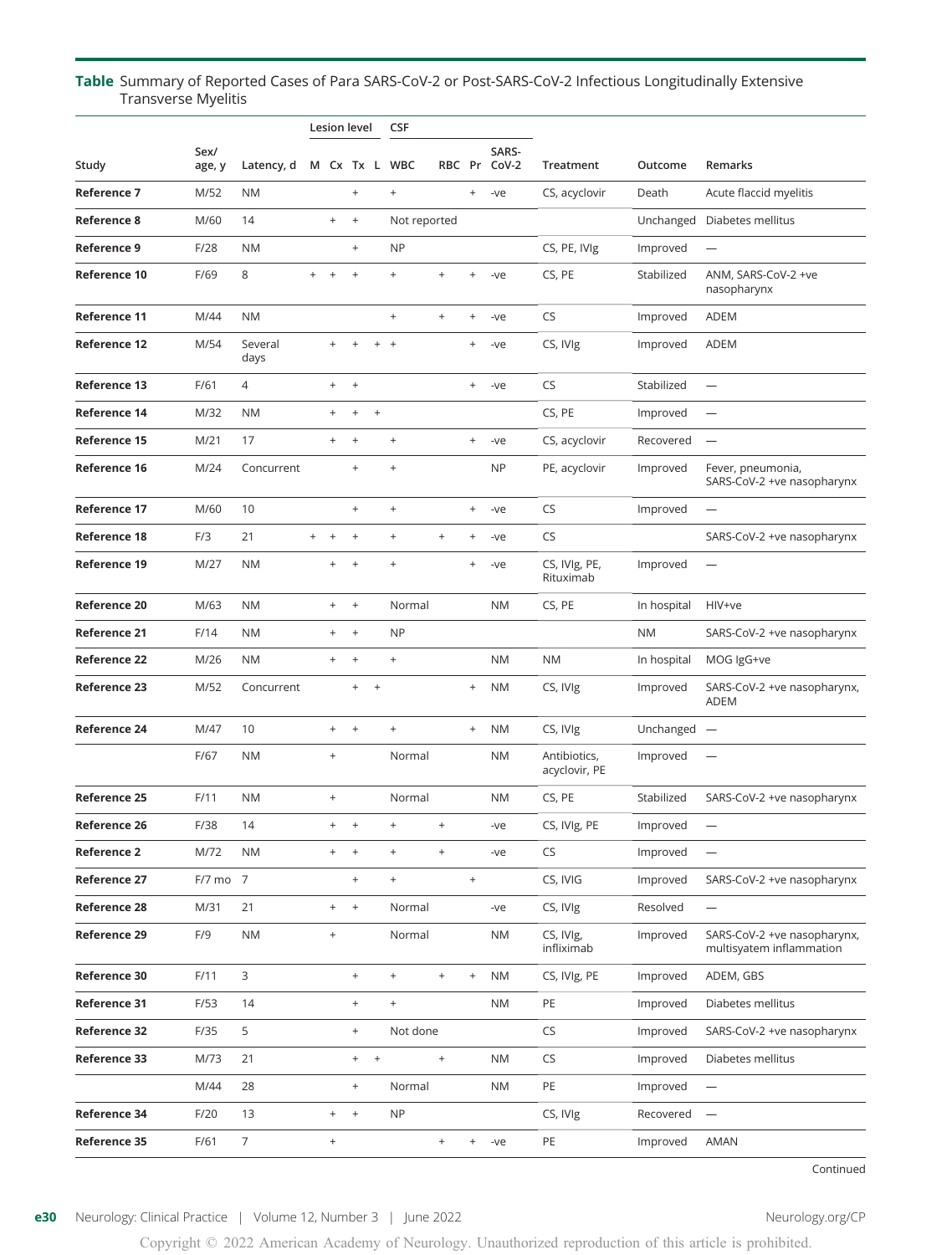#### Table Summary of Reported Cases of Para SARS-CoV-2 or Post-SARS-CoV-2 Infectious Longitudinally Extensive Transverse Myelitis (continued)

|                                         |                |                                       | Lesion level |  | <b>CSF</b>       |  |       |                             |            |         |
|-----------------------------------------|----------------|---------------------------------------|--------------|--|------------------|--|-------|-----------------------------|------------|---------|
| Study                                   | Sex/<br>age, y | Latency, d M Cx Tx L WBC RBC Pr CoV-2 |              |  |                  |  | SARS- | Treatment                   | Outcome    | Remarks |
| <b>Current report</b><br>(Guada et al.) | F/31 21        |                                       |              |  | + + + + + + + NP |  |       | CS, PE, IVIg,<br>eculizumab | Stabilized | ANM     |

Abbreviations: ADEM = acute disseminated encephalomyelitis; AMAN = acute motor axonal neuropathy; ANM = acute necrotizing myelopathy; CS = corticosteroids; Cx = cervical; GBS = Guillain-Barre syndrome; Ig = immunoglobulin; L = lumbar; Me = medulla; MOG-IgG = myelin oligodendrocyte<br>glycoprotein antibody-immunoglobulin G; NP = not performed; NM = not menti severe acute respiratory syndrome coronavirus-2 RT-PCR; Tx = thoracic; WBC = white blood cell.

showed necrobiotic parenchyma with neutrophil, T lymphocyte, and macrophage infiltrates; no microorganisms or microglial nodules were seen (Figure 2). During the fourth week, a repeat MRI showed the cord lesion extending to the caudal medulla (Figure 1D). She received a repeat 5-day course of IVMP and IVIg. In addition, given the progressive lesion despite immunosuppressive therapies and necrobiotic cord histopathology, an empirical trial with weekly IV anticomplement5 (eculizumab) at 600 mg/d for 4 weeks was started. She showed improvement in arm strength and was discharged in a clinically stable state 34 days after hospital admission.

At 5-month postdischarge clinic follow-up, her arm strength has improved to MRC grade 5, leg strength to trace at ankles and 2 at hips, and sensory impairment at T7 cord level, and she remained incontinent.

# **Discussion**

Acute ANM is a rare spinal cord disorder. There are a few descriptive cases of ANM associated with neuromyelitis optica, vasculitis, paraneoplastic syndrome, and postradiation myelopathy and as an adverse reaction to immune checkpoint inhibitors in oncologic treatment.<sup>3-5</sup>

COVID-19 infection frequently causes neurologic manifestations.<sup>1,2</sup> In our case, the recovery from initial COVID-19 infection, a 3-week interval between infectious illness and ANM, and the lack of pathologic detection of viral particles suggest postinfectious immune-mediated rather than SARS-CoV-2 infectious myelitis. In a recent review of 43 patients with COVID-19–associated acute transverse myelitis (ATM) reported from 21 countries, $^{2}$  13 cases (31%) experienced localized segmental acute transverse myelitis and 28 cases (69%) showed LETM on MRI scans. Most cases (68%) had a latency of 10 days to 6 weeks, indicating postinfectious complications after COVID-19 infection.<sup>2</sup> In another review of 20 cases of  $ATM$ ,  $6$  the neurologic symptoms followed a mean of 10.3 days of SARS-CoV-2 infection, and the spinal cord lesions spanned a mean of 9.8 vertebral segments, with necrotic-hemorrhagic transformation in 3 cases. CSF PCR for SARS-CoV-2 was negative in all 14 cases examined.<sup>6</sup> Outside the neuromyelitis optica spectrum disorder, postinfectious LETM is less common than segmental ATM, and the preponderance of LETM in these series is noteworthy.

A brief review of literature shows 33 reported cases of LETM involving ≥4 spinal cord segments on MRI scans in association with SARS-CoV-2, ranging in age from 7 months to 73 years<sup>47-35</sup> (Table). Two cases were contemporaneous to infective illness<sup>16,23</sup> and 18 cases 3-29 days after the infection  $8,10,12,13,15,17,18,24-29,31-35$ (Table). SARS-CoV-2 RT-PCR was positive in CSF sample in only 1  $\cose^{18}$  and in nasopharyngeal swabs in 9 cases.<sup>10,16,18,21,23,25,27,29,32</sup> Most patients were treated with immunomodulatory therapies, but prognosis for neurologic recovery was poor (Table).

Acute encephalitis, including necrotizing encephalitis, has been described with COVID-19 infection.<sup>1,36</sup> This is a case of COVID-19–associated ANM with histopathologic confirmation. It adds to the spectrum of encephalomyelitis in COVID-19 infection.

#### Study Funding

No targeted funding reported.

#### **Disclosure**

The authors report no disclosures relevant to the manuscript. Full disclosure form information provided by the authors is available with the full text of this article at [Neurology.org/cp.](https://cp.neurology.org/lookup/doi/10.1212/CPJ.0000000000001175)

#### Publication History

Received by Neurology: Clinical Practice January 6, 2022. Accepted in final form April 12, 2022. Submitted and externally peer reviewed. The handling editor was Deputy Editor Kathryn Kvam, MD.

#### Appendix Authors

| Name           | Location                                                                         | Contribution                                                                                                                                                                         |
|----------------|----------------------------------------------------------------------------------|--------------------------------------------------------------------------------------------------------------------------------------------------------------------------------------|
| Luis Guada, MD | Department of Neurology,<br>University of Miami Miller<br>School of Medicine, FL | Drafting/revision of the<br>article for content.<br>including medical writing<br>for content; major role in<br>the acquisition of data;<br>and analysis or<br>interpretation of data |
|                |                                                                                  | Continued                                                                                                                                                                            |

[Neurology.org/CP](http://neurology.org/cp) **Neurology.clinical Practice | Volume 12, Number 3 | June 2022 e31**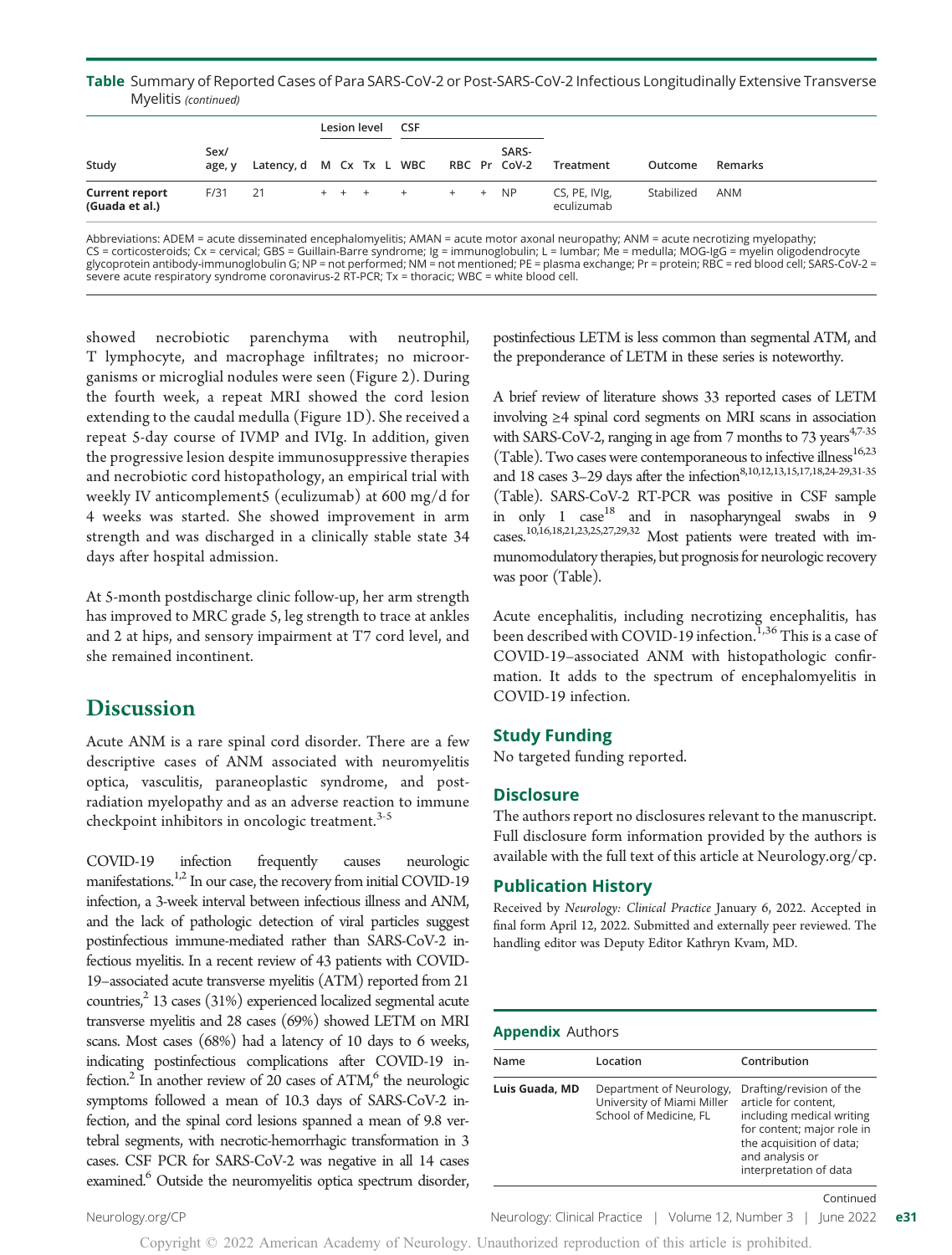| <b>Appenuix</b> ( <i>continuea</i> ) |                                                                                                      |                                                                                                                                                                                                                                 |  |  |  |
|--------------------------------------|------------------------------------------------------------------------------------------------------|---------------------------------------------------------------------------------------------------------------------------------------------------------------------------------------------------------------------------------|--|--|--|
| Name                                 | Location                                                                                             | Contribution                                                                                                                                                                                                                    |  |  |  |
| Franklyn Rocha<br>Cabrero, MD        | Department of Neurology,<br>University of Miami Miller<br>School of Medicine, FL                     | Drafting/revision of the<br>article for content,<br>including medical writing<br>for content; major role in<br>the acquisition of data;<br>and analysis or<br>interpretation of data                                            |  |  |  |
| Nicole L.<br><b>Baldwin, MD</b>      | Department of Neurology,<br>University of Miami Miller<br>School of Medicine, FL                     | Drafting/revision of the<br>article for content,<br>including medical writing<br>for content; major role in<br>the acquisition of data;<br>and analysis or<br>interpretation of data                                            |  |  |  |
| Allan D. Levi,<br>MD, PhD            | Department of<br>Neurosurgery, University<br>of Miami Miller School of<br>Medicine, FL               | Drafting/revision of the<br>article for content,<br>including medical writing<br>for content; and major role<br>in the acquisition of data                                                                                      |  |  |  |
| Sakir H.<br>Gultekin, MD             | Department of Pathology<br>(Neuropathology),<br>University of Miami Miller<br>School of Medicine, FL | Major role in the<br>acquisition of data;<br>analysis or interpretation<br>of data                                                                                                                                              |  |  |  |
| Ashok Verma,<br>MD, DM, MBA          | Department of Neurology,<br>University of Miami Miller<br>School of Medicine, FL                     | Drafting/revision of the<br>article for content,<br>including medical writing<br>for content; study concept<br>or design; analysis or<br>interpretation of data; and<br>additional contributions:<br>revision of the manuscript |  |  |  |

#### References

Appendix (continued)

- 1. Misra S, Kolappa M, Prasad M, et al. Frequency of neurologic manifestations in COVID-19: a systematic review and meta-analysis. Neurology. 2021;97(23): e2269-e2281. doi: 10.1212/WNL.0000000000012930.
- 2. Román GC, Garcia F, Torres A, Palacios A, Garcia K, Harris D. Acute transverse myelitis (ATM): clinical review of 43 patients with COVID-19-associated ATM and 3 post-vaccination ATM serious adverse events with the ChAdOx1 nCoV-19 vaccine (AZD1222). Front Immunol. 2021;12:653786. doi: 10.3389/ fimmu.2021.653786.
- 3. Okai AF, Muppidi S, Bagla R, Leist TP. Progressive necrotizing myelopathy: part of the spectrum of neuromyelitis optica? Neurol Res. 2006;28(3):354-359.
- 4. Katz JD, Ropper AH. Progressive necrotic myelopathy: clinical course in 9 patients. Arch Neurol. 2000;57(3):355-361.
- 5. Abdallah A, Herlopian A, Ravilla R, et al. Ipilimumab-induced necrotic myelopathy in a patient with metastatic melanoma: a case report and review of the literature. J Oncol Pharm Pract. 2016;22(3):537-542.
- 6. Schulte EC, Hauer L, Kunz AB, Sellner J. Systematic review of cases of acute myelitis in individuals with COVID-19. Eur J Neurol. 2021;28(10):3230-3244. doi: 10.1111/ ene.14952.
- 7. Abdelhady M, Elsotouhy A, Vattoth S. Acute flaccid myelitis in COVID-19. BJR Case Rep. 2020;6(3):20200098. doi: 10.1259/bjrcr.20200098.
- 8. Saberi A, Ghayeghran A, Hatamian H, Hosseini-Nejad M, Bakhshayesh-Eghbali B. COVID-19- associated myelitis, para/post infectious or infectious myelitis Caspian. J Neurol Sci. 2020;6(21):132-138. doi: 10.32598/CJNS.6.21.1.
- 9. Sarma D, Bilello LA. A case report of acute transverse myelitis following novel coronavirus infection. Clin Pract Cases Emerg Med. 2020;4(3):321-323. doi: 10.5811/ cpcem.2020.5.47937.
- 10. Sotoca J, Rodríguez-Álvarez Y. COVID-19-associated necrotizing myelitis. Neurol Neuroimmunol Neuroinflamm. 2020;7(5):e803. doi: 10.1212/NXI.0000000000000803.
- 11. Utukuri PS, Bautista A, Lignelli A, Moonis G. Possible acute disseminated encephalomyelitis related to severe acute respiratory syndrome coronavirus 2 infection. Am J Neuroradiol. 2020;41(9):E82-E83. doi: 10.3174/ajnr.A6714.
- 12. Zanin L, Saraceno G, Panciani PP, et al. SARS- CoV-2 can induce brain and spine demyelinating lesions. Acta Neurochir (Wien). 2020;162(7):1491-1494. doi: 10.1007/ s00701-020-04374-x.
- 13. Valiuddin H, Skwirsk B, Paz-Arabo P. Acute transverse myelitis associated with SARS-CoV-2: a case report. Brain Behav Immun Health. 2020;5:100091. doi: 10.1016/ j.bbih.2020.100091.
- 14. Al Ketbi R, Al Nuaimi D, Al Mulla M, et al. Acute myelitis as a neurological complication of COVID-19: a case report and MRI findings. Radiol Case Rep. 2020;15(9): 1591-1595. doi: 10.1016/j.radcr.2020.06.001.
- 15. Zoghi A, Ramezani M, Roozbeh M, Darazam IA, Sahraian MA. A case of possible atypical demyelinating event of the central nervous system following COVID-19. Mult Scler Relat Dis. 2020;44:102324. doi: 10.1016/j.msard.2020.102324.
- 16. Durrani M, Kucharski K, Smith Z, Fienc S. Acute transverse myelitis secondary to severe acute respiratory syndrome coronavirus 2 (SARS-CoV-2): a case report. Clin Pract Cases Emerg Med. 2020;4(3):344-348. doi: 10.811/cpcem.2020.6.48462.
- 17. Chow C, Magnussen J, Ip J, Su Y. Acute transverse myelitis in COVID-19 infection. BMJ Case Rep. 2020;13(8):e236720. doi: 10.1136/bcr-2020-236720.
- 18. Kaur H, Mason JA, Bajracharya M, et al. Transverse myelitis in a child with COVID-19. Pediatr Neurol. 2020;112:5-6. doi: 10.1016/j.pediatrneurol.2020.07.017.
- 19. Lisnic V, Nemtan V, Hacina E, et al. Acute transverse myelitis in a HIV-positive patient with COVID-19. Res Square. 2020 Preprint. doi: 10.21203/rs.3.rs-50901/v1.
- 20. Hazrati E, Farahani RH, Asl AN, Shahali H. Acute transverse myelitis after SARS-CoV-2 infection: a rare complicated case of rapid onset paraplegia in a male veteran. Res Square. 2020 Preprint. doi: 10.21203/rs.3.rs-68798/v1.
- 21. Güler M, Keskin F, Hüseyin T. Acute myelitis secondary to COVID-19 in an adolescent: causality or coincidence? New Trend Med Sci. 2020;1(2):132-136.
- 22. Zhou S, Jones-Lopez EC, Soneji DJ, Azevedo CJ, Patel V. Myelin oligodendrocyte glycoprotein antibody-associated optic neuritis and myelitis in COVID-19. J Neuroophthalmol. 2020;40(3):398-402. doi: 10.1097/WNO.0000000000001049.
- 23. Paterson RW, Brown RL, Benjamin L, et al. The emerging spectrum of COVID-19 neurology: clinical, radiological and laboratory findings. Brain. 2020;143(10): 3104-3120. doi: 10.1093/brain/awaa240.
- 24. Advani S, Zali A, Ommi D, Fatemi A, Khoshnoud RJ, Ashrafi F. Transverse myelitis in COVID-19 patients: report of two cases. Res Square. 2020 Preprint. doi: 10.21203/ rs.3.rs-107744/v1.
- 25. Nejad Biglari H, Sinaei R, Pezeshki S, Khajeh Hasani F. Acute transverse myelitis of childhood due to novel coronavirus disease 2019: the first pediatric case report and review of literature. Iran J Child Neurol. 2021;15(1):107-112. doi: 10.22037/ijcn.v15i1.31579.
- 26. Fumery T, Baudar C, Ossemann M, Frédéric London F. Longitudinally extensive transverse myelitis following acute COVID-19 infection. Mult Scler Relat Disord. 2021; 48:102723. doi: 10.1016/j.msard.2020.102723.
- 27. Brisca G, Sotgiu S, Pirlo D, et al. Longitudinally extensive transverse myelitis (LETM) and myopericarditis in a 7-month-old child with SARs-CoV-2 infection. Neuropediatrics. 2022;53(1):61-64. doi: 10.1055/s-0041-1732364.
- 28. Dias da Costa M, Leal Rato M, Cruz D, Valadas A, Antunes AP, Albuquerque L. Longitudinally extensive transverse myelitis with anti-myelin oligodendrocyte coprotein antibodies following SARS-CoV-2 infection. J Neuroimmunol. 2021;361: 577739. doi: 10.1016/j.jneuroim.2021.577739.
- 29. Pourmoghaddas Z, Sadeghizadeh A, Tara SZ, et al. Longitudinally extensive transverse myelitis as a sign of multisystem inflammatory syndrome following COVID-19 infection: a pediatric case report. J Neuroimmunol. 2021;360:577704. doi: 10.1016/ j.jneuroim.2021.577704.
- Khera D, Didel S, Panda S, Tiwari S, Singh K. Concurrent longitudinally extensive transverse myelitis and Guillain-Barre syndrome in a child secondary to COVID-19 infection: a severe neuroimmunologic complication of COVID-19. Pediatr Infect Dis J. 2021;40(6):e236-e239. doi: 10.1097/INF.0000000000003124.
- 31. Baghbanian SM, Namazi F. Post COVID-19 longitudinally extensive transverse myelitis (LETM)—a case report. Acta Neurol Belg. 2021;121(6):1875-1876. doi: 10.1007/s13760-020-01497-x.
- 32. Lee G. Acute longitudinal extensive transverse myelitis secondary to asymptomatic SARS-CoV-2 infection. BMJ Case Rep. 2021;14(7):e244687. doi: 10.1136/bcr-2021-244687.
- 33. Arslan D, Acar-Ozen P, Gocmen R, Elibol B, Karabudak R, Tuncer A. Post-COVID-19 longitudinally extensive transverse myelitis: is it a new entity? Neurol Sci. 2022; 43(3):1569-1573. doi: 10.1007/s10072-021-05640-1.
- 34. Jagadeesan S, Kamra N, Meena RC, Patel P. Parainfectious longitudinal extensive transverse myelitis (LETM) post-COVID-19—a rare report. Neurol India. 2021; 69(5):1479-1480. doi: 10.4103/0028-3886.329571.
- 35. Maideniuc C, Memon AB. Retracted article: acute necrotizing myelitis and acute motor axonal neuropathy in a COVID-19 patient. J Neurol. 2021;268(2):739. doi: 10.1007/s00415-020-10145-6.
- 36. Zamani R, Pouremamali R, Rezaei N. Central neuroinflammation in Covid-19: a systematic review of 182 cases with encephalitis, acute disseminated encephalomyelitis, and necrotizing encephalopathies. Rev Neurosci. 2021. doi: 10.1515/revneuro-2021-0082.